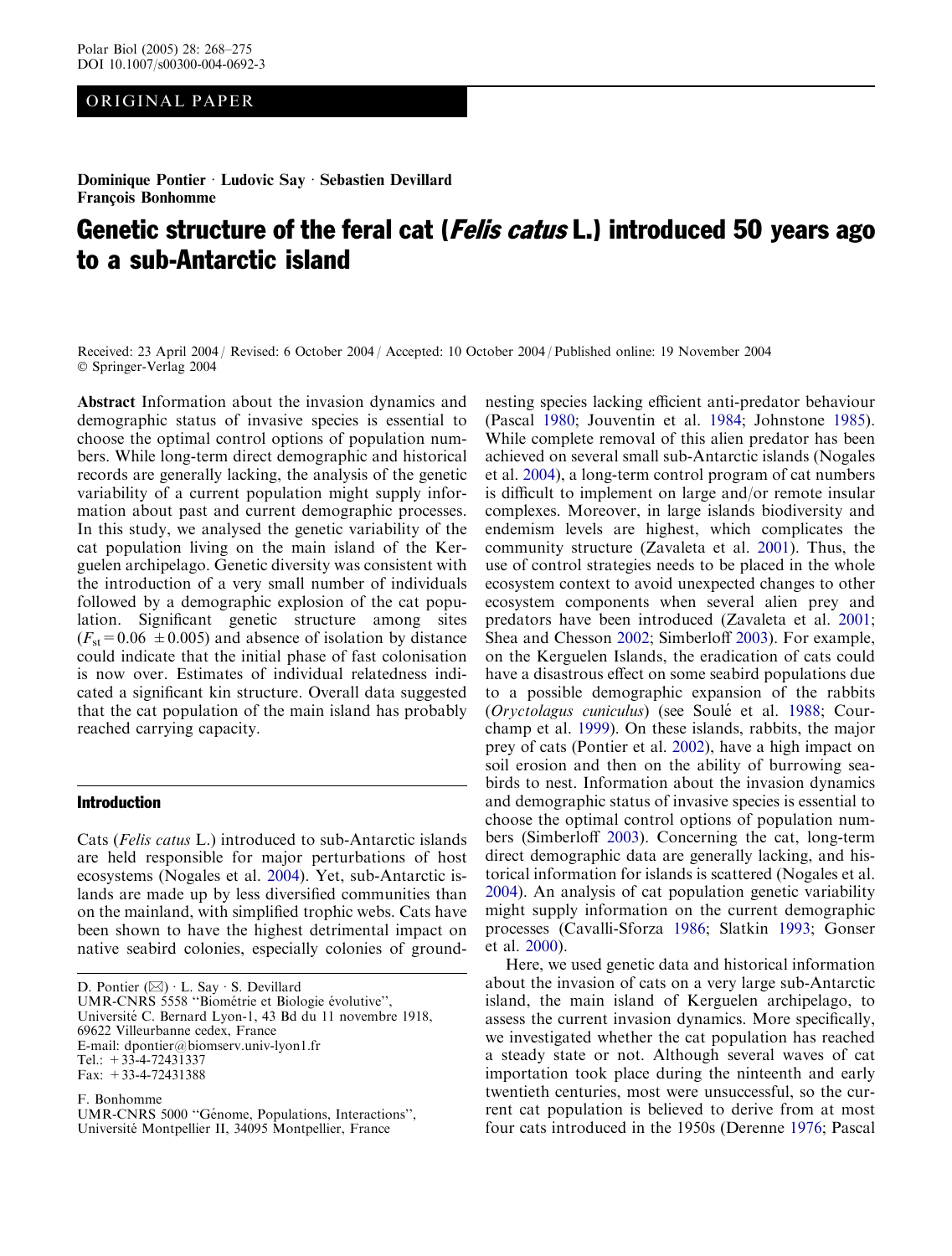<span id="page-1-0"></span>[1984](#page-6-0)). Two cats from France were first introduced in 1951 to control rodents (Mus musculus and Rattus sp.) and rabbits, at the research station of Port-aux-Francais, established the year before. The cats disappeared from the station in the following years, but there is no evidence that the species had become extinct. A male cat from Madagascar and a female cat from Cape Town were then introduced at Port-aux-Français in 1956 (Pascal [1984](#page-6-0)). This latter introduction led to an exponential increase in the number of cats (Pascal [1980\)](#page-6-0). By 1974, 20% of the main island was already colonised. The population size was estimated at 1,750 in 1971, 2,500 in 1974 (Derenne [1976\)](#page-6-0) and 3,500 in 1977 (Pascal [1980\)](#page-6-0), which corresponds to a mean growth rate of 33% per year. The colonisation probably succeeded thanks to the availability of native (seabirds) and also introduced prey (rodents and rabbits), the latter providing an alternative food source all year round (Johnstone [1985;](#page-6-0) Pontier et al. [2002](#page-6-0)), and to the absence of competitors and the usual pathogens harmful to cats (Fromont et al. [2001\)](#page-6-0). The impoverished genetic polymorphism for alleles governing coat-colour (Dreux [1974](#page-6-0)) is consistent with the foundation-explosion scenario described above. All cats carry a black or black and white coat-colour phenotype.

We analysed genetic variability of the Kerguelen cat population at four sites using nine microsatellite loci. It has been hypothesised that the current cat population originated from  $\leq$  4 individuals (Pascal [1984\)](#page-6-0). We first checked for the consistency of this hypothesis by comparing the estimates of mutation rate derived from the observed allelic diversity at microsatellite loci to those

Fig. 1 Location of sampled sites in the main island (Kerguelen, Grande-Terre): Port-Jeanne d'Arc (PJDA), Port-aux-Français (PAF), Port-Couvreux (PCX) and Ratmanoff (RAT). The centre of the island is occupied by an ice cap. The streaked lines denote the distribution range of cats on Grande Terre

usually reported. We further evaluated whether the cat population is still expanding or has reached carrying capacity using traditional genetic differentiation F-statistics (Wright [1969](#page-7-0)). F-statistics can indeed be useful in such a test because an absence of correlation of genetic differentiation with geographical distance can reflect either (1) discontinuities in the colonisation process (see Leblois et al. [2000](#page-6-0) for an example in cane toad Bufo marinus presently colonising Australia) or (2) a spatially or socially structured population (Chesser [1998\)](#page-6-0). In addition, a high genetic similarity of individuals within a site is expected to indicate a structured population. Indeed, within-population genetic differentiation might be the consequence of social and/or spatial structures in a population close to saturation (Chesser [1991a,](#page-6-0) [b](#page-6-0)).

#### Materials and methods

## Population sample collection

The Kerguelen archipelago is a French territory located 49°20′ S, 70°20′ E in the Southern Indian Ocean. The archipelago is composed of a main island  $(6,600 \text{ km}^2)$ partly covered by an ice cap, and over 300 secondary islands and islets for a total surface of  $7,200 \text{ km}^2$ . The climate is cold, wet and windy. Temperatures average  $1-2$ <sup>o</sup>C during the year with the exception of the summer season, which has an average of  $8^{\circ}$ C (Météo-France, Port-aux-Français). For practical reasons, we collected samples near human settlements

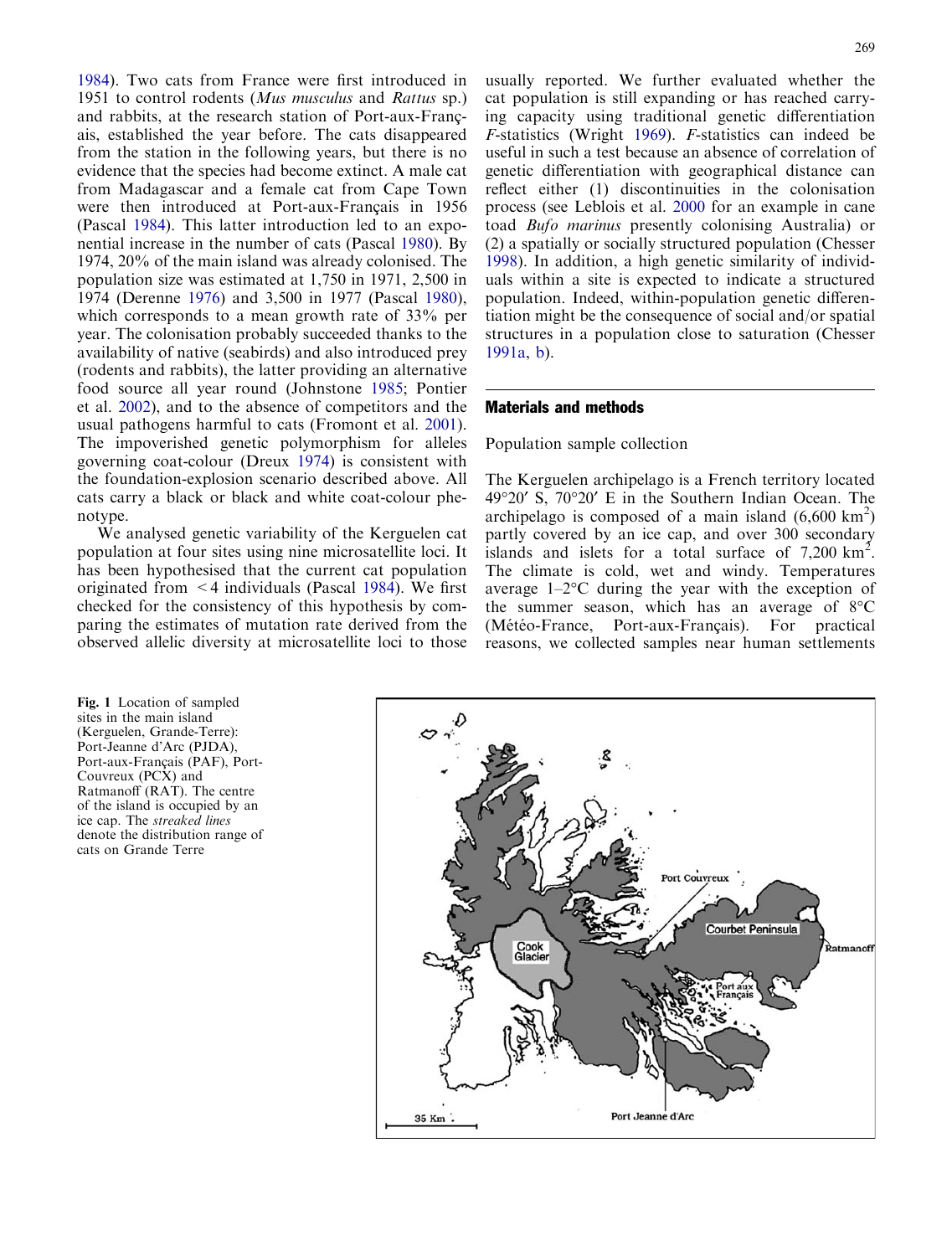on the main island (Fig. [1\): \(1\) the Norwegian whaling](#page-1-0) [station Port-Jeanne-d'Arc \(PJDA, 21 cats\) on the](#page-1-0) [southeastern peninsula was settled in 1920 and used](#page-1-0) [until 1930, \(2\) the French scientific station Port](#page-1-0)aux-Français (PAF, 126 cats) was established in 1950, [100 km northeast of PJDA, following the coastal line,](#page-1-0) [\(3\) the 1930–1932 farmer settlement of Port-Couvreux](#page-1-0) [\(PCX, 8 cats\), and \(4\) Ratmanoff \(RAT, 37 cats\) on the](#page-1-0) [Courbet peninsula. The pairwise distances between sites](#page-1-0) [range from 20 to 140 km. The short vegetation \(tussok](#page-1-0) grass Poa cookii, mosses [Azorella selago](#page-1-0) and Acaena adscendens[\) is the same across sites, while sites differ in](#page-1-0) [terms of the number of prey species available \(Pontier](#page-1-0) [et al.](#page-6-0) 2002). All cats were introduced to PAF (Derenne [1976](#page-6-0); Pascal [1984;](#page-6-0) [1995](#page-6-0)).

Cats were live-trapped between 1994 and 1997, anaesthetised and marked using an electronic device (Transponder). This permanent individual identification ensures that all samples come from different individuals. We collected hair samples from all adult animals. Hair samples were then stored in envelops at current ambient temperature in a dry place.

Isolation and resolution of microsatellite loci

## DNA extraction

Total DNA from the hair was extracted using a Chelexbased method. Approximately 15–20 hairs were placed in 500  $\mu$ l of 10% Chelex resin, 30  $\mu$ l extraction buffer  $(pH=8, 0.1 \text{ M} EDTA, 0.05 \text{ M} Tris HCL, 1\% SDS)$  and 15  $\mu$ l proteinase K (20 mg/ml) in a 1.5-ml tube and incubated for 45 min at 56°C. Extracts were centrifuged at 12,000 g for 2–3 min and then incubated for 20 min at 72°C.

#### Polymerase chain reaction

Selective amplification was carried out by polymerase chain reaction (PCR), using the nine microsatellite primers fca23, fca43, fca45, fca77, fca78, fca90, fca96, fca8 (Menotti-Raymond and O'Brien [1995](#page-6-0)) and fca37 (M.A. Menotti-Raymond, personal communication). PCR reactions were in a total volume of  $20 \mu l$  containing 0.13 mM of each primer (one of the locus-specific flanking primers was fluorescently labelled), 1.6 µl of Pharmacia Biotech dNTP (2 mM of each nucleotide), 2 µl of GibcoBRL 10 $\times$ buffer, 1 µl of GibcoBRL MgCl2 (50 mM), 0.2 µl of GibcoBRL DNA polymerase (5 U/  $\mu$ l) and 5  $\mu$ l of DNA as described above. PCR was conducted in 96-well microtitre plates using a 9600 Perkin–Elmer thermal cycler. PCR temperature cycles  $(25-30 \text{ cycles: with } 94^{\circ}\text{C}/30 \text{ s}, 55-58^{\circ}\text{C}/30 \text{ s depending}$ on locus and  $72^{\circ}C/30$  s denaturing, annealing and extension temperatures) were preceded by a denaturation step of 3 min at  $94^{\circ}$ C and finished by an extension step of 3 min at  $100^{\circ}$ C.

#### DNA visualisation

PCR products were resolved on a 25 ml 6% denaturing polyacrylamide gel on a Pharmacia Sequencer at 45°C together with 100 and 300 bp internal size markers  $(5 \text{ fmol}/\mu l)$ . Data collection and analysis, as well as automatic sizing of bands, were performed using the Fragment Manager software supplied with the sequencer.

DNA of all analysed samples was successfully extracted and amplified. Some individuals have been analysed five times to test the reliability of the method.

Mutation rates of microsatellite loci

To check for the consistency of the reported demographic history (foundation-explosion), we derived a rough microsatellite mutation rate estimation from the observed allelic diversity, given the demographic curve of the introduced population, and compared this estimated mutation rate to values found in the literature. Two to four cats are thought to be at the origin of the current cat population (Derenne [1976;](#page-6-0) Pascal [1984\)](#page-6-0), which corresponds to an initial number of alleles, Y, varying from one (if all founder cats were homozygotes and carried the same allele) to eight (if the four founder cats were heterozygotes and carried different alleles). Under the hypotheses that (1) alleles above Y resulted from new mutations, and (2) all alleles initially present became established within the population [as proposed by Ewens [\(1979\)](#page-6-0) and Villablanca et al. ([1998\)](#page-7-0), exponential growth after a founder event increases the probability of establishment of founder alleles but also the probability of establishment of new mutations], we estimated a mean overall per generation mutation rate for the nine microsatellite loci. This rate is expressed as the ratio of the *per locus* number of newly arisen alleles  $x$ to the number of meioses having occurred since foundation in the gene lineages leading to the sample observed:

# $\boldsymbol{\mathcal{X}}$  $\overline{Gn_a}$

where  $n_a$ , the number of independent allelic lineages in the sample, was estimated as  $n_a = 2N/(1+F_{is})$ , N is the number of individuals typed and  $G$  is the number of generations. Because of overlapping generations, G was estimated as  $50/\overline{T}$  with  $\overline{T}$  the generation time (sensu Leslie [1966\)](#page-6-0). We took into account extreme estimates of  $\overline{T}$  reported for mainland cat populations living in rural environment (3–4 years, Pontier [1984\)](#page-6-0). Fifty represents the maximum number of years since the introduction of cats to Kerguelen Islands (1951). Obviously,  $G_n$  may be overestimated because all allelic lineages were not independent during the very first generations. However, a very fast expansion is likely to have occurred at the beginning (Derenne [1976\)](#page-6-0), so that  $n_a$  in the third generation, for instance, was likely to be higher than 100 or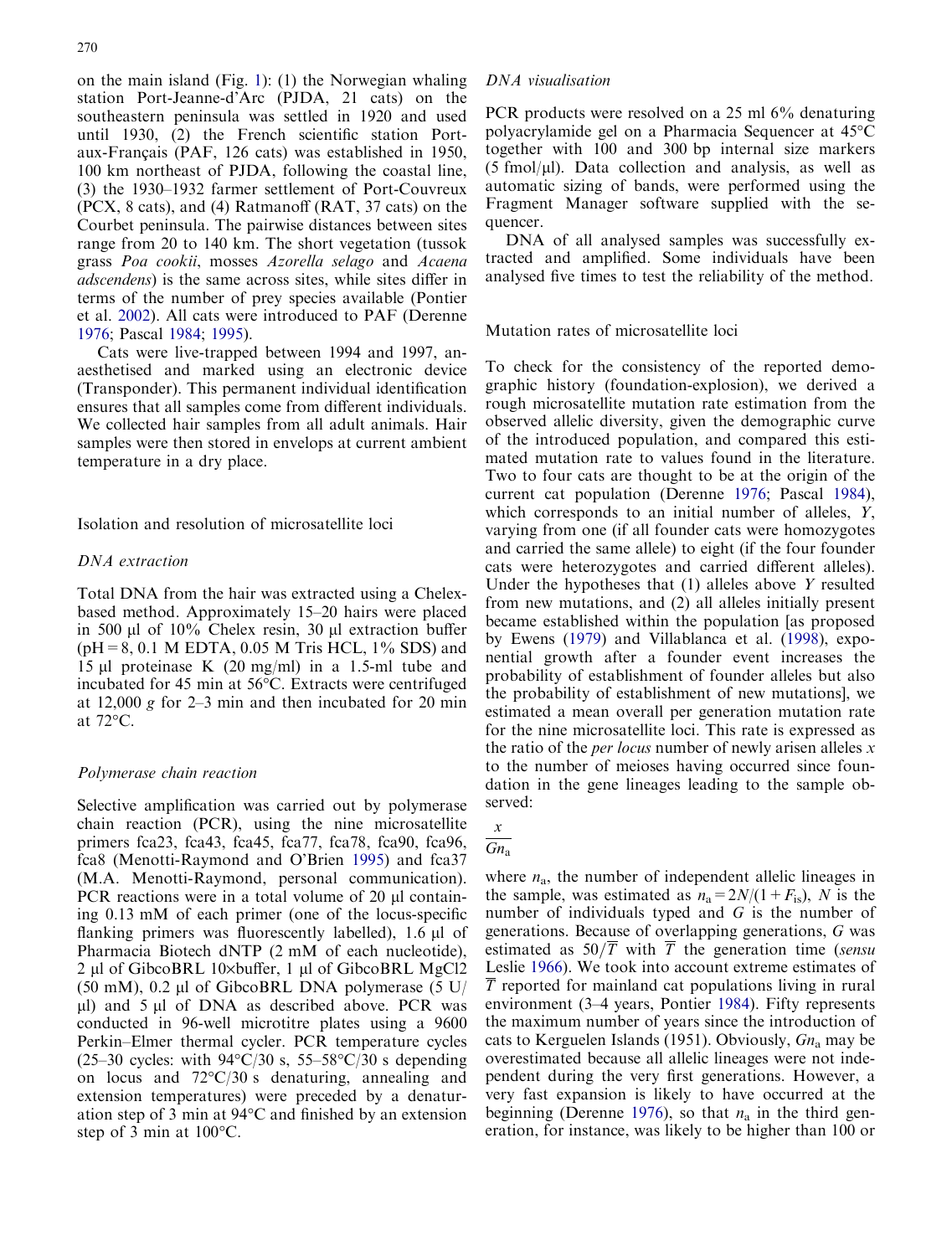more, according to the demography of the species: cats are seasonal polyoestrians with up to two litters of 3–5 kittens each per year, as stated by Derenne ([1976](#page-6-0)). These estimates of mutation rate are imprecise. In particular, they assume an Infinite Allele Model for mutation which leads to an underestimation of mutation rate (under this model, a mutation involves any number of tandem repeats and always results in allelic states not previously encountered in the population, Kimura and Crow [1964\)](#page-6-0) but, if in a reasonable range, they will add support to the foundation-explosion scenario.

#### Polymorphism analysis

For each of the four sites, linkage disequilibrium was assessed following the method of Black and Krafsur ([1985\)](#page-6-0), and tested by 5,000 random permutations over individual genotypes. To correct for multiple tests, Pvalues were adjusted according to the sequential Bonferroni procedure. Within the site, genetic variability was estimated by the mean number of alleles per locus  $(n_a)$ , as well as heterozygosities observed  $(H_{cal})$  and expected  $(H_{\text{exp}})$ . We also gave the allelic richness  $R_s$ , which is a measure of the number of alleles independent of sample size (El Mousadik and Petit [1996\)](#page-6-0). The allelic richness  $R_s$  was estimated according to the rarefaction method (El Mousadik and Petit [1996\)](#page-6-0) as implemented in the program FSTAT 2.9.3 (Goudet [2001](#page-6-0)). The departure from Hardy–Weinberg Equilibrium (HWE) was estimated by Wright's fixation index  $F_{\text{is}}$ . We analysed whether groups of related individuals occurring within our samples could explain any departures from panmixia that were encountered. For that purpose, we computed the mean and variance of the r coefficient of Queller and Goodnight [\(1989](#page-6-0)) expressed at a given locus as

$$
r_{xy} = \frac{\sum_{j} n_{jy} (n_{jy} - 2p_j)}{\sum_{j} n_{jx} (n_{jx} - 2p_j)}
$$

where  $n_{ix}$  is the number of copies of allele *j* in individual x,  $p_i$  the sample frequency of allele *j*, a symmetric estimate being obtained as  $1/2(r_{xy}+ r_{yx})$ , and the multilocus estimate being obtained by weighting as shown in Lynch and Ritland ([1999\)](#page-6-0). We tested for departure from the null hypothesis of no kinship between individuals by comparing the values observed with the distribution obtained performing 5,000 permutations of multilocus genotypes, using the Identix2.0 software (Belkhir et al. [2002](#page-6-0)).

Genetic differentiation across sites was estimated according to the Weir and Cockerham [\(1984](#page-7-0)) estimator of among population fixation index  $F_{st}$ . Variance of  $F_{is}$ and  $F_{st}$  over loci and populations was estimated by a Jacknife procedure. Significance of these values was tested by permutations using 5,000 runs. All analyses were performed using GENETIX 4.0 (Belkhir et al. [2000](#page-6-0)).

#### **Results**

#### Genetic diversity

The nine loci showed no linkage disequilibrium at the four sites, which is not surprising since these loci belong to different linkage groups (Menotti-Raymond et al. [1999\)](#page-6-0). Each microsatellite locus was polymorphic (Table [1\), with the number of alleles per locus ranging from](#page-4-0) [4 \(locus fca96\) to 11 \(locus fca8\). The number of dif](#page-4-0)[ferent alleles per locus](#page-4-0)  $R_s$  [standardised to the smallest](#page-4-0) sample size  $(N=8 \text{ in } PCX)$  using the rarefaction method (Table [1\) did not show large variation of the allelic](#page-4-0) [richness among sites. However, alleles not recorded in](#page-4-0) [the large sample of PAF \(the introduction site\) were](#page-4-0) [detected in PJDA \(one private allele at locus fca90\) and](#page-4-0) [RAT \(two private alleles at locus fca23\). The overall](#page-4-0) heterozygosity observed was  $0.50 \pm 0.09$  (mean  $\pm$  SD) for PAF,  $0.52 \pm 0.08$  for PJDA,  $0.53 \pm 0.19$  for PCX and  $0.56 \pm 0.12$  for RAT (Table 2).

Mutation rates of microsatellite loci

The average number of newly arisen alleles per locus  $x$ ranges from 6.33 to 0.56 according to our two extreme hypothesised values for  $Y$  (1 and 8, respectively). The mean IAM mutation rate for the microsatellite loci thus ranges from  $1.28 \times 10^{-4}$  mutations per generation  $(x=6.33)$  to  $1.45\times10^{-3}$   $(x=0.56)$  mutations per generation ( $G=14$ ,  $N=192$ , multi-locus  $F_{is}$  = 0.23). Locusspecific estimates of mutation rate vary from  $6.40\times10^{-4}$ (fca96) to  $2.37\times10^{-3}$  (fca8) with  $Y=1$ , and from 0 (all loci but fca8, fca23 and fca37) to  $0.71\times10^{-3}$  (fca8) with  $Y=8$ .

Relatedness among individuals

The  $F_{\text{is}}$  values were  $0.28 \pm 0.001$  (P < 0.0001) for PAF,  $0.17 \pm 0.002$   $(P < 0.0001)$  for PJDA,  $0.14 \pm 0.007$  $(P<0.0001)$  for PCX and  $0.11 \pm 0.003$   $(P=0.008)$  for RAT. Using the same protocol (same microsatellite loci, same number of hairs per individual), no genetic mismatch problem was recorded with the genotype of  $>350$ known mother/young pairs, in a previous parentage study (Say et al. [1999\)](#page-6-0). The null allele or allelic drop-out hypothesis is highly improbable. Thus,  $F_{\text{is}}$  results show a significant departure from HWE resulting in heterozy-gote deficiencies (Table [2\). Small](#page-5-0)  $F_{\text{is}}$  [values could be](#page-5-0) [created if locally sampled cats are not a random sample](#page-5-0) [of unrelated individuals, but are made up of one or](#page-5-0) [several groups of kin. The variance of Queller and](#page-5-0) [Goodnight \(1989](#page-6-0)) r coefficient was significantly different from its null distribution in the PAF, PJDA and PCX samples (corresponding P-values after 5,000 permutations  $P < 0.001$  in all cases) but not in the RAT  $(P=0.22)$  sample.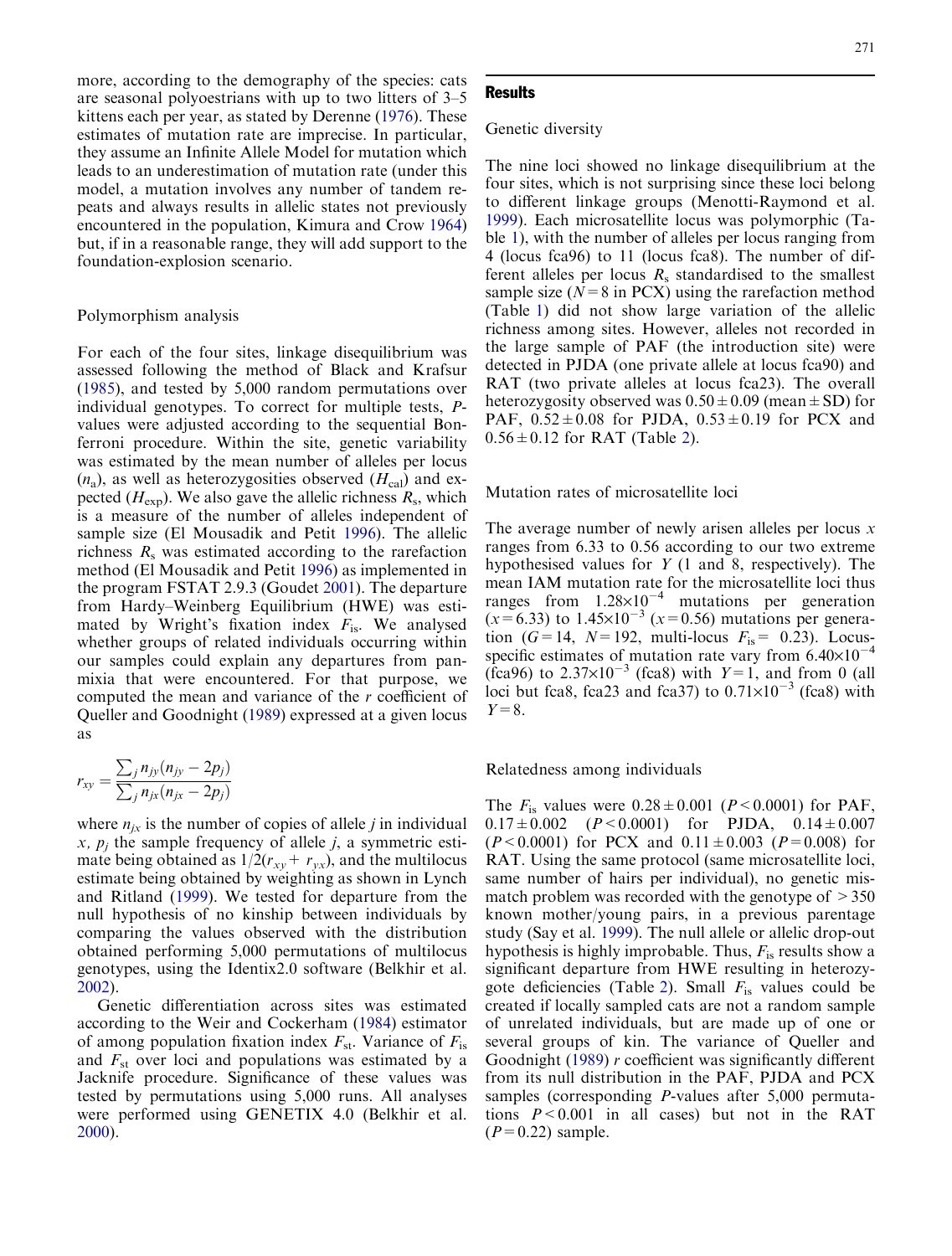<span id="page-4-0"></span>**Table 1** Allele frequencies, observed  $(H_{obs})$  and expected  $(H_{exp})$ heterozygosities, and allelic richness  $(R_s)$  at nine microsatellite loci

|  | Table 1 (Contd.) |
|--|------------------|
|--|------------------|

|                    | in four sites located on the main island |                  |                   |                  | $\boldsymbol{N}$     | PAF<br>126                 | ${\mbox{PCX}}$<br>8          | <b>PJDA</b><br>21                                                       | <b>RAT</b><br>37                     |
|--------------------|------------------------------------------|------------------|-------------------|------------------|----------------------|----------------------------|------------------------------|-------------------------------------------------------------------------|--------------------------------------|
| $\boldsymbol{N}$   | PAF<br>126                               | <b>PCX</b><br>8  | <b>PJDA</b><br>21 | <b>RAT</b><br>37 | $H_{\rm exp}.$       | 0.795                      | 0.641                        | 0.603                                                                   | 0.717                                |
| fca <sub>8</sub>   |                                          |                  |                   |                  | $H_{\rm obs.}$       | 0.681<br>5.378             | 0.875<br>5                   | 0.524<br>3.355                                                          | 0.622<br>4.439                       |
| 117                | 0.004                                    | $\boldsymbol{0}$ | $\mathbf{0}$      | $\overline{0}$   | $R_{\rm s}$<br>fca77 |                            |                              |                                                                         |                                      |
| 123                | 0.07                                     | 0.188            | 0.048             | $\overline{0}$   | 138                  | 0.024                      | $\overline{0}$               | $\overline{0}$                                                          | 0                                    |
| 125                | 0.23                                     | 0.063            | 0.143             | 0.056            | 140                  | 0.173                      | 0.313                        | 0.167                                                                   | 0.095                                |
| 129                | 0.012                                    | 0                | $\theta$          | $\overline{0}$   | 142                  | 0.23                       | 0.188                        | 0.333                                                                   | 0.541                                |
| 133                | 0.049                                    | 0.063            | 0.048             | 0.111            | 144                  | 0.21                       | $\overline{0}$               | $\overline{0}$                                                          | 0.054                                |
| 135                | 0.09                                     | 0.5              | 0.191             | 0.319            | 146                  | 0.073                      | 0.438                        | 0.095                                                                   | 0.068                                |
| 137                | 0.344                                    | 0.125            | 0.429             | 0.139            | 148                  | 0.29                       | 0.063                        | 0.405                                                                   | 0.243                                |
| 139                | 0.176                                    | 0.063            | 0.143             | 0.375            |                      | 6                          | $\overline{4}$               | 4                                                                       | 5                                    |
| 143                | 0.012                                    | 0                | $\mathbf{0}$      | $\overline{0}$   | $n_{\rm a}$          | 0.783                      | 0.672                        | 0.688                                                                   | 0.632                                |
|                    | 0.008                                    | $\overline{0}$   | $\overline{0}$    | $\overline{0}$   | $H_{\rm exp}.$       | 0.484                      |                              |                                                                         |                                      |
| 145<br>153         | 0.004                                    | $\theta$         | $\theta$          | $\overline{0}$   | $H_{\rm obs}.$       | 4.965                      | 0.5<br>4                     | 0.619<br>3.842                                                          | 0.595<br>4.174                       |
|                    |                                          | 6                | 6                 | 4                | $R_{\rm s}$          |                            |                              |                                                                         |                                      |
| $n_{\rm a}$        | 11                                       | 0.688            | 0.735             | 0.723            | fca78<br>185         | 0.012                      |                              | 0.167                                                                   |                                      |
| $H_{\text{exp}}$ . | 0.782                                    | 0.625            |                   |                  |                      |                            | $\boldsymbol{0}$<br>$\Omega$ |                                                                         | $\boldsymbol{0}$<br>$\boldsymbol{0}$ |
| $H_{\rm obs}.$     | 0.566                                    |                  | 0.619             | 0.722            | 191                  | 0.008                      |                              | 0                                                                       |                                      |
| $R_{\rm s}$        | 5.626                                    | 6                | 5.144             | 4.457            | 193                  | 0.73                       | 0.438                        | 0.643                                                                   | 0.73                                 |
| fca37              |                                          |                  |                   |                  | 199                  | 0.163                      | 0.563                        | 0.191                                                                   | 0.257                                |
| 131                | 0.021                                    | $\overline{0}$   | 0.024             | $\mathbf{0}$     | 201                  | 0.087                      | $\overline{0}$               | $\boldsymbol{0}$                                                        | 0.014                                |
| 133                | 0.033                                    | $\theta$         | 0.024             | 0.014            | $n_{\rm a}$          | 5                          | $\mathfrak{2}$               | 3                                                                       | 3                                    |
| 135                | 0.113                                    | 0.188            | 0.095             | $\overline{0}$   | $H_{\rm exp}$ .      | 0.433                      | 0.492                        | 0.523                                                                   | 0.401                                |
| 137                | 0.383                                    | 0.438            | 0.571             | 0.23             | $H_{\rm obs}.$       | 0.397                      | 0.625                        | 0.476                                                                   | 0.541                                |
| 139                | 0.079                                    | 0                | $\mathbf{0}$      | 0.23             | $R_{\rm s}$          | 3.028                      | $\overline{c}$               | 2.962                                                                   | 2.212                                |
| 141                | 0.217                                    | 0.313            | 0.286             | 0.135            | fca96                |                            |                              |                                                                         |                                      |
| 143                | 0.104                                    | 0.063            | 0                 | 0.351            | 202                  | 0.202                      | 0.625                        | 0.357                                                                   | 0.243                                |
| 145                | 0.017                                    | 0                | $\overline{0}$    | 0.014            | 206                  | 0.093                      | 0.063                        | 0.191                                                                   | 0.176                                |
| 147                | 0.033                                    | $\overline{0}$   | $\overline{0}$    | 0.027            | 208                  | 0.657                      | 0.313                        | 0.452                                                                   | 0.581                                |
| $n_{\rm a}$        | 9                                        | 4                | 5                 | 7                | 210                  | 0.048                      | $\theta$                     | $\boldsymbol{0}$                                                        | $\boldsymbol{0}$                     |
| $H_{\rm exp}$ .    | 0.773                                    | 0.672            | 0.582             | 0.752            | $n_{\rm a}$          | 4                          | 3                            | 3                                                                       | 3                                    |
| $H_{\rm obs}.$     | 0.55                                     | 0.5              | 0.429             | 0.73             | $H_{\rm exp}.$       | 0.516                      | 0.508                        | 0.632                                                                   | 0.572                                |
| $R_{\rm s}$        | 5.821                                    | 4                | 3.627             | 4.73             | $H_{\rm obs}.$       | 0.444                      | 0.5                          | 0.524                                                                   | 0.514                                |
| fca45              |                                          |                  |                   |                  | $R_{\rm s}$          | 3.335                      | 3                            | 2.987                                                                   | 2.964                                |
| 152                | 0.049                                    | $\boldsymbol{0}$ | $\theta$          | 0.027            | fca90                |                            |                              |                                                                         |                                      |
| 154                | 0.16                                     | $\theta$         | 0.119             | 0.068            | 77                   | $\overline{0}$             | $\mathbf{0}$                 | 0.048                                                                   | $\overline{0}$                       |
| 156                | 0.422                                    | 0.375            | 0.381             | 0.243            | 91                   | 0.296                      | 0.188                        | 0.167                                                                   | 0.194                                |
| 158                | 0.307                                    | 0.625            | 0.476             | 0.595            | 93                   | 0.06                       | $\boldsymbol{0}$             | $\boldsymbol{0}$                                                        | $\boldsymbol{0}$                     |
| 160                | 0.041                                    | $\mathbf{0}$     | $\theta$          | 0.068            | 101                  | 0.032                      | $\theta$                     | $\overline{0}$                                                          | $\overline{0}$                       |
| 162                | 0.021                                    | $\boldsymbol{0}$ | 0.024             | $\overline{0}$   | 111                  | 0.092                      | 0.063                        | $\overline{0}$                                                          | 0.028                                |
| $n_{\rm a}$        | 6                                        | 2                | 4                 | 5                | 113                  | 0.388                      | 0.5                          | 0.381                                                                   | 0.278                                |
| $H_{\rm exp}.$     | 0.697                                    | 0.469            | 0.613             | 0.577            | 115                  | 0.12                       | 0.25                         | 0.405                                                                   | 0.5                                  |
| $H_{\rm obs.}$     | 0.418                                    | 0.25             | 0.381             | 0.351            | 141                  | 0.012                      | $\theta$                     | $\boldsymbol{0}$                                                        | 0                                    |
| $R_{\rm s}$        | 4.296                                    | 2                | 3.304             | 3.813            | $n_{\rm a}$          | 7                          | $\overline{4}$               | 4                                                                       | 4                                    |
| fca23              |                                          |                  |                   |                  | $H_{\rm exp.}$       | 0.734                      | 0.648                        | 0.661                                                                   | 0.634                                |
| 132                | $\overline{0}$                           | $\mathbf{0}$     | $\theta$          | 0.027            | $H_{\rm obs}.$       | 0.536                      | 0.625                        | 0.524                                                                   | 0.472                                |
| 134                | 0.12                                     | $\boldsymbol{0}$ | $\boldsymbol{0}$  | $\boldsymbol{0}$ | $R_{\rm s}$          | 4.909                      | 4                            | 3.598                                                                   | 3.376                                |
| 136                | 0.136                                    | 0.125            | $\boldsymbol{0}$  | 0.027            |                      |                            |                              |                                                                         |                                      |
| 138                | 0.508                                    | 0.813            | 0.595             | 0.622            |                      |                            |                              | N number of individuals studied, $n_a$ number of alleles for each locus |                                      |
| 140                | $\boldsymbol{0}$                         | 0                | $\mathbf{0}$      | 0.081            |                      |                            |                              |                                                                         |                                      |
| 142                | 0.054                                    | 0                | 0.024             | 0.027            |                      |                            |                              |                                                                         |                                      |
| 146                | 0.054                                    | 0                | 0                 | $\boldsymbol{0}$ |                      | Population differentiation |                              |                                                                         |                                      |
| 148                | 0.017                                    | 0.063            | 0                 | $\Omega$         |                      |                            |                              |                                                                         |                                      |
| 150                | 0.112                                    | 0                | 0.381             | 0.216            |                      |                            |                              |                                                                         |                                      |
| $n_{\rm a}$        | 7                                        | 3                | 3                 | 6                |                      |                            |                              | Pairwise $F_{st}$ values were all significant and equal to              |                                      |
| $H_{\rm exp}.$     | 0.69                                     | 0.32             | 0.5               | 0.558            |                      |                            |                              | $0.07 \pm 0.02$ (PAF-RAT, $P < 10^{-3}$ ), $0.04 \pm 0.01$ (RAT-        |                                      |
| $H_{\rm obs}.$     | 0.43                                     | 0.25             | 0.619             | 0.487            |                      |                            |                              | PJDA, $P < 10^{-3}$ ), $0.04 \pm 0.01$ (PJDA-PAF, $P < 10^{-3}$ ),      |                                      |
| $R_{\rm s}$        | 5.088                                    | 3                | 2.381             | 3.934            |                      |                            |                              | $0.08 \pm 0.02$ (PCX-PAF, $P < 10^{-3}$ ), $0.05 \pm 0.02$ (PJDA-       |                                      |
| fca43              |                                          |                  |                   |                  |                      |                            |                              |                                                                         |                                      |
| 120                | 0.269                                    | 0.063            | 0.024             | 0.068            |                      |                            |                              | PCX, $P < 10^{-2}$ ) and $0.09 \pm 0.02$ (RAT-PCX, $P < 10^{-3}$ ).     |                                      |
| 122                | 0.252                                    | 0.313            | 0.167             | 0.216            |                      |                            |                              | The extent of genetic differentiation between pairs of                  |                                      |
| 126                | 0.143                                    | 0.063            | 0                 | 0.041            |                      |                            |                              | sites was not dependent on the geographical distance                    |                                      |
| 128                | 0.202                                    | 0.5              | 0.548             | 0.257            |                      |                            |                              |                                                                         |                                      |
| 132                | 0.042                                    | 0                | 0                 | 0.014            |                      |                            |                              | between them: PAF and RAT, which are the two sites                      |                                      |
| 134                | 0.076                                    | 0.063            | 0.262             | 0.405            |                      |                            |                              | separated by the shortest distance (40 km), exhibited a                 |                                      |
| 146                | 0.013                                    | 0                | 0                 | $\overline{0}$   |                      |                            |                              | higher level of differentiation than RAT and PJDA,                      |                                      |
| 152                | 0.004                                    | $\boldsymbol{0}$ | $\boldsymbol{0}$  | $\boldsymbol{0}$ |                      |                            |                              | which are separated by the largest distance (140 km, see                |                                      |
|                    | 8                                        | 5                | 4                 | 6                |                      |                            |                              |                                                                         |                                      |
| $n_{\rm a}$        |                                          |                  |                   |                  |                      |                            |                              | Fig. 1). Multilocus $F_{st}$ across all four sites was estimated        |                                      |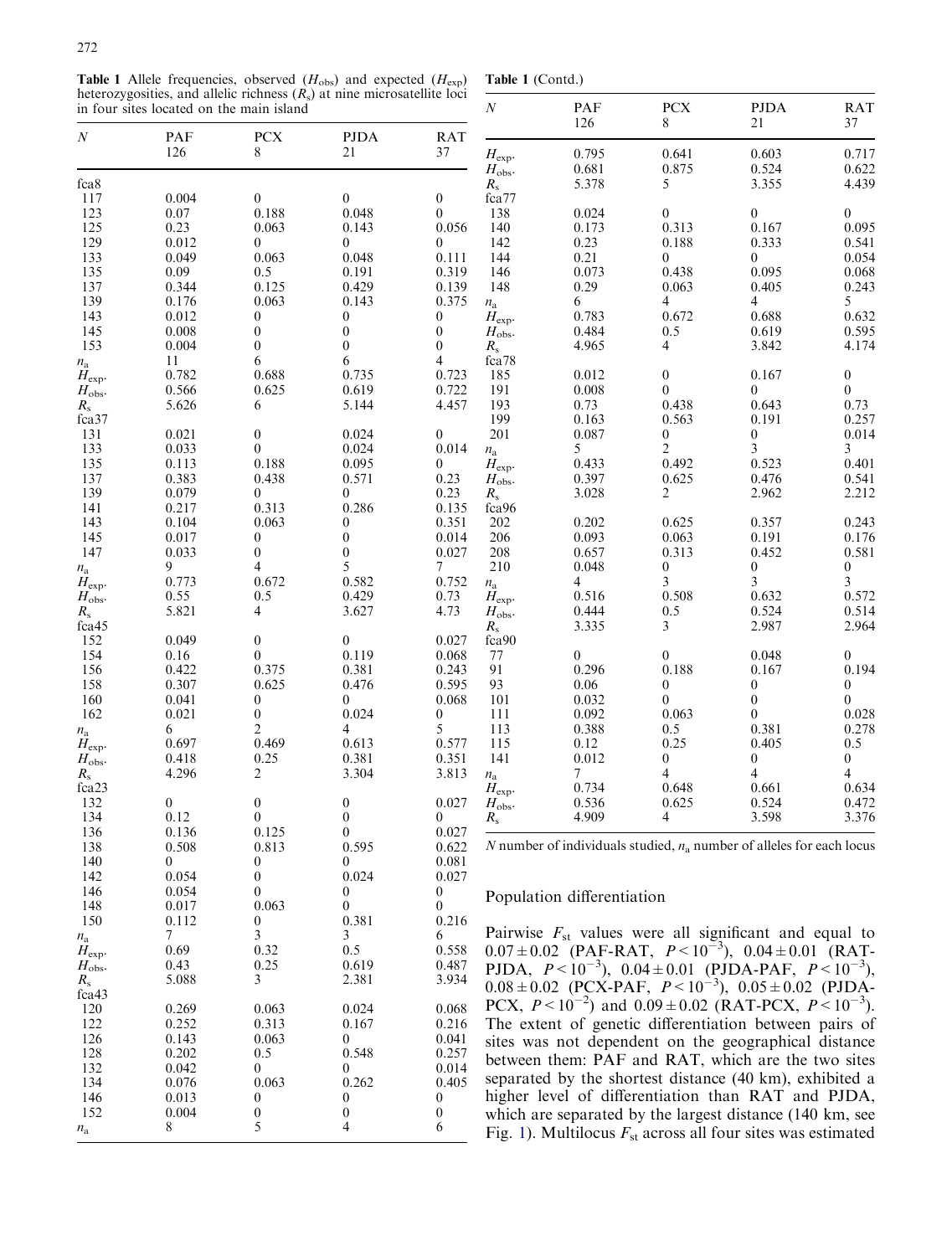<span id="page-5-0"></span>**Table 2** Average number of alleles per locus  $(n_a)$ , observed  $(H_{obs})$ , and expected  $(H_{\text{exp}})$  heterozygosity across loci,  $F_{\text{is}}$  values for four sites on the main island

| N                                                                    | <b>PAF</b>                                                        | <b>PJDA</b>                                                       | <b>PCX</b>                                                         | RAT                                                                  |
|----------------------------------------------------------------------|-------------------------------------------------------------------|-------------------------------------------------------------------|--------------------------------------------------------------------|----------------------------------------------------------------------|
|                                                                      | 126                                                               | 21                                                                | 8                                                                  | 37                                                                   |
| $n_{\rm a}$<br>$H_{\rm obs}$ .<br>$H_{\text{exp}}$ .<br>$F_{\rm is}$ | 7.00(2.12)<br>0.50(0.09)<br>0.69(0.13)<br>0.28(0.01)<br>P < 0.001 | 4.00(1.00)<br>0.52(0.09)<br>0.62(0.08)<br>0.17(0.03)<br>P < 0.001 | 3.67(1.32)<br>0.52(0.20)<br>0.57(0.13)<br>0.14(0.09)<br>$P = 0.07$ | 4.78 (1.39)<br>0.56(0.12)<br>0.62(0.11)<br>0.11(0.04)<br>$P = 0.002$ |

Standard error is given in parentheses

N number of cats sampled

to be  $0.06 \pm 0.005$ . This value differed significantly from zero  $(P < 10^{-3})$  $(P < 10^{-3})$  $(P < 10^{-3})$ .

#### **Discussion**

As expected, given the bottleneck at foundation, the genetic variability is lower in the Kerguelen population than in mainland French populations, as measured by the mean number of alleles per locus  $[7.33 \pm 0.75$  (SE) in the Kerguelen population versus  $8.67 \pm 0.50$  and  $9.11 \pm 0.35$  reported in Say [\(2000](#page-6-0)) for two mainland cat populations with comparable sampling effort, and using the same microsatellite loci]. However, the Kerguelen population showed a remarkably high number of alleles at some loci (up to 11 alleles for fca8). The estimated mean mutation rate of the microsatellite loci studied here  $(10^{-3}$ - $10^{-4})$  falls right in the middle of the range of values generally reported for microsatellite loci  $(10^{-2} 10^{-5}$  mutations per generation, Dallas [1992](#page-6-0); Weber and Wong [1993](#page-7-0); Dib et al. [1996](#page-6-0)), which is consistent with the foundation-explosion event. The variability in the number of alleles across loci (from 4 to 11) may reflect interlocus discrepancies in initial diversities, mutation rates (Gonser et al. [2000\)](#page-6-0) and/or mutation types. The cat population of the Kerguelen main island thus most probably went through two demographic events of opposite direction: first, a strong bottleneck corresponding to the foundation of the initial population involving very few cats coming from abroad and, second, the subsequent expansion.

Notwithstanding the recent founding event, the sites displayed a significant genetic differentiation ( $F_{\text{st}}=0.06$ ) of magnitude similar to that found in mainland French populations using the same microsatellite markers ( $F_{st}$  in [0.06; 0.10], Say [2000](#page-6-0)). Three possible scenarios for the colonisation of the main island by cats are (1) a fast colonisation from the initial founders, due to a high growth rate of the cat population, together with a high dispersal rate in all directions, (2) a step-by-step progressive colonisation with a low dispersal rate occurring preferentially between neighbouring sites, and (3) a colonisation involving a process of multiple budding; different individuals may have rapidly left the initial founder group and been at the origin of founding events in different parts of the island (Cavalli-Sforza [1986](#page-6-0); Leblois et al. [2000\)](#page-6-0). Historical data concerning cat expansion on the main island do not fit the third scenario. Derenne ([1976\)](#page-6-0) reported a very fast expansion of cat population, which was continuous and in all directions from the initial site of introduction PAF during the first 20 years. The two remaining scenarios make different predictions on the distribution of the genetic variability within the cat population of Kerguelen: a spatially homogeneous genetic diversity across the main island should result from scenario 1 and persist if a high gene flow between locations exists, whereas allele frequency and genetic diversity gradients are expected with geographic distance under scenario 2 (Malécot [1950](#page-6-0); Kimura and Weiss [1964;](#page-6-0) Slatkin [1993](#page-7-0)). Our data do not support the second scenario as PAF and RAT, separated by the shortest distance, exhibit a higher differentiation than, for example, RAT and PJDA, which are separated by a much larger distance. Moreover, the founding population PAF is not the most diverse, and RAT is characterised by two alleles absent from PAF. The first scenario describes quite well the first steps of the colonising process in this cat population (Derenne [1976\)](#page-6-0), although the current data do not fit entirely with it because of the existence of a statistically significant genetic structure. This could thus indicate that the initial phase of colonisation (increase of population census size) is now over. All suitable habitats may be now occupied, and prey availability appears as the most likely factor that limits and spatially structures cat numbers (Pontier et al. [2002](#page-6-0)) as observed on other sub-Antarctic islands (see Johnstone [1985](#page-6-0)). In these conditions, the genetic structure observed might likely be due to a decrease in the rate (Wright [1951](#page-7-0), [1965](#page-7-0)) and distance of dispersal (Rousset [2001\)](#page-6-0). This may be so because of a reinforcement of the effects of geographic features (such as rivers) that are not strong obstacles to dispersion during the explosion phase but may become efficient barriers once the colonisation process is over, due to a spatial organisation of cats into territories (Wright [1965,](#page-7-0) [1969](#page-7-0)) or because of the social structure of the cat population (Chesser [1991a](#page-6-0), [b](#page-6-0); Storz [1999\)](#page-7-0). Immigrants are indeed expected to meet less social resistance in colonising populations than in a spatially and socially structured populations (Pope [1992](#page-6-0); Sugg et al. [1996](#page-7-0); Say [2000](#page-6-0)). Social structuring may enhance genetic similarity of individuals creating local genetic substructuring within the populations (Chesser [1991a](#page-6-0), [b](#page-6-0); Say [2000\)](#page-6-0). Although we had a spatially large sampling of adult cats at each site (5–15 km), a part, if not all, of  $F_{st}$ values among sites might result from such a social substructuring. The indirect evidence for related individuals in the sample, as highlighted by the mean and variances of the Queller and Goodnight index, reinforces this hypothesis. Moreover, the stability of cat densities over time (around  $1.5 \text{ cat/km}^2$ , Say et al. [2002](#page-7-0)) at the different sampling sites suggests that the invasion process is now over. It is expected that because of the reduction of effective migration and social substructuring, genetic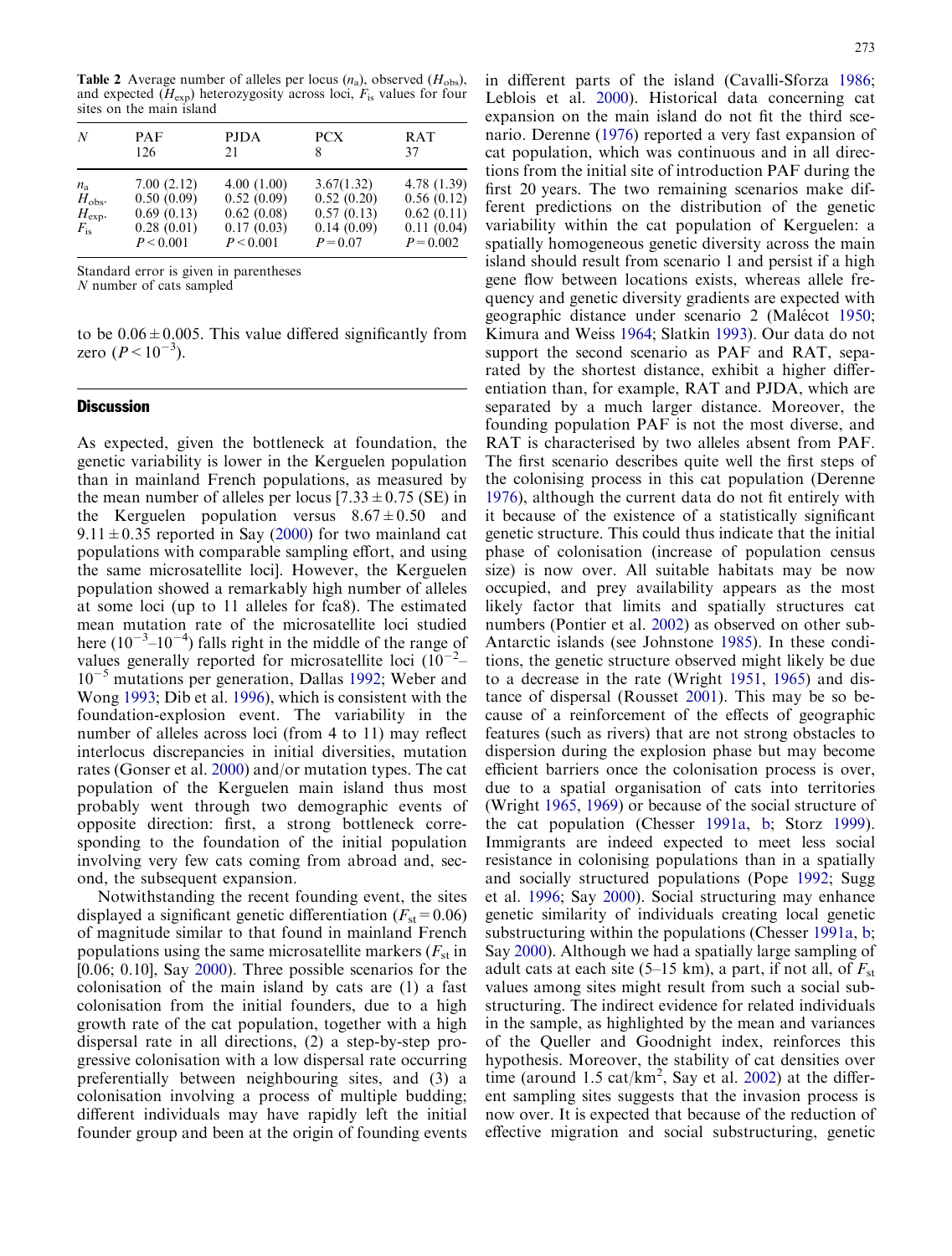<span id="page-6-0"></span>differentiation will slowly build up, while neutral genetic variability will still continue to increase.

From a management point of view, complete cat eradication on a large and inaccessible island such as the Grande Terre of Kerguelen archipelago is a difficult task. Such eradication is especially difficult to achieve because the cat population has now been established for a long time and well spread over the Grande Terre (Simberloff [2003](#page-7-0)). That this cat population has reached stable numbers with few connections among sites leads to the suggestion that local eradication of cats to protect seabird nesting might be a suitable action.

Acknowledgements We thank Dr. M.A. Menotti-Raymond for providing us with one unpublished microsatellite, M. Castellazzi, C. Dekeyser, E. Fromont, L. Morvilliers and P. Schnelzauer for their help in collecting data. C. Biémont, J.-M. Gaillard, G. Luikart helped to improve the manuscript. M. Hewison and N.G. Yoccoz provided helpful criticism. This work was supported by the French Polar Institute (IPEV, program no. 279) and the CNRS, ZA Programme "Environnement, Vie et Société". Molecular analyses were performed at the DTAMB, Université Lyon-1.

#### References

- Belkhir K, Borsa P, Goudet J, Chikhi L, Bonhomme F (2000) Genetix, logiciel sous Windows pour la génétique des populations. Université de Montpellier II, Montpellier, France. http:// www.univ-montp2.fr/-genetix/genetix/genetix.htm
- Belkhir K, Castric V, Bonhomme F (2002) Identix, a software to test for relatedness in a population using permutation methods. Mol Ecol Notes 2:611–614
- Black WC, Krafsur ES (1985) A FORTRAN program for the calculation and analysis of two-locus linkage disequilibrium coefficients. Theor Appl Genet 70:491–496
- Cavalli-Sforza LL (1986) Population structure. In: Gershowitz H, Rucknagel DL, Tashian RE (eds) Evolutionary perspectives and the new genetics. Liss, New York, pp 13–30
- Chesser RK (1991a) Influence of gene flow and breeding tactics on gene diversity within populations. Genetics 129:573–583
- Chesser RK (1991b) Gene diversity and female philopatry. Genetics 127:437–447
- Chesser RK (1998) Relativity of behavioural interactions in socially structured populations. J Mammal 79:713–724
- Courchamp F, Langlais M, Sugihara G (1999) Cats protecting birds: modelling the mesopredator release effect. J Anim Ecol 68:282–292
- Dallas DF (1992) Estimation of microsatellite mutation rates in recombinant inbred strains of mouse. Mamm Genome 3:452– 456
- Derenne P (1976) Notes sur la biologie du chat haret de Kerguelen. Mammalia 40:531–595
- Dib C, Fauré S, Fizames C, Samson D, Drouot W, Vignal A, Millasseau P, Marc S, Hazan J, Seboun E, Lathrop M, Gyapay G, Morisette J, Weissenbach J (1996) A comprehensive genetic map of the human genome based on 5264 microsatellite. Nature 380:152–154
- Dreux P (1974) The cat population of peninsule Courbet, Iles Kerguelen: an example of the founder effect. Polar Rec 17:53– 54
- El Mousadik A, Petit RJ (1996) High level of genetic differentiation for allelic richness among populations of the argan tree (Argania spinosa L. Skeels) endemic of Morocco. Theor Appl Genet 92:832–839
- Ewens WJ (1979) Mathematical population genetics. Springer, Berlin Heidelberg New York, p 26
- Fromont E, Morvilliers L, Artois M, Pontier D (2001) Parasite richness and abundance in insular and mainland feral cats: insularity or density? Parasitology 123:143–151
- Gonser R, Donnelly P, Nicholson G, Di Rienzo A (2000) Microsatellite mutations and inferences about human demography. Genetics 154:1793–1807
- Goudet J (2001) FSTAT, a program to estimate and test gene diversities and fixation indices (version 2.9.3). Available from http://www.unil.ch/izea/softwares/fstat.html.
- Johnstone GW (1985) Threats to birds on subantarctic islands. In: Moors PJ (ed) Conservation of island birds. Case studies for the management of threatened island species. ICBP Technical Publication no. 3, Cambridge, pp 101–121
- Jouventin P, Stahl JC, Weimerskirch H, Mougin JL (1984) The seabirds of the French Subantarctic Islands & Adélie Land, their status and conservation. In: Croxall JP, Evans PGH, Schreiber RW (eds) Status and conservation of the world seabirds. ICBP Technical Publications no. 2, pp 609–625
- Kimura M, Crow JF (1964) The number of alleles that can be maintained in a finite population. Genetics 49:725–738
- Kimura M, Weiss GH (1964) Stepping stone model of population structure and decrease of genetic correlation with distance. Genetics 49:561–576
- Leblois R, Rousset F, Tikel D, Moritz C, Estoup A (2000) Absence of evidence for isolation by distance in an expanding cane toad (Bufo marinus) population: an individual-based analysis of microsatellite genotypes. Mol Ecol 9:1905–1909
- Leslie PH (1966). The intrinsic rate of increase and the overlap of successive generations in a population of guillemot (Uria aalge Pont). J Anim Ecol 35:291–301
- Lynch M, Ritland K (1999). Estimation of pairwise relatedness with molecular markers. Genetics 152:1753–1766
- Malécot G (1950) Quelques schémas probabilistes sur la variabilité des populations. Ann Univ Lyon A 13:37–60
- Menotti-Raymond MA, O'Brien S (1995) Evolutionary conservation of ten microsatellite loci in four species of Felidae. J Hered 86:319–322
- Menotti-Raymond MA, David VA, Lyons LA, Schäffer AA, Tomlin JF, Hutton M, O'Brien S (1999) A genetic linkage map of microsatellites in the domestic cat (Felis catus). Genomics 57:9–23
- Nogales M, Martin A, Tershy BR, Dolan CJ, Veitch D, Puerta N, Wood B, Alonso J (2004) A review of feral cat eradication on islands. Conserv Biol 18:310–319
- Pascal M (1980) Structure et dynamique de la population de chats harets de l'archipel des Kerguelen. Mammalia 44:161–182
- Pascal M (1984) Le chat haret (Felis catus L. 1758) aux îles Kerguelen. Arvicola 1:31–35
- Pascal M. (1995) Je suis le chat qui s'en va tout seul et tous lieux se valent pour moi. Courr Environ 23:68–70
- Pontier  $D(1984)$  Contribution à la Biologie et à la génétique des populations de chats. PhD thesis, Université de Lyon 1, France
- Pontier D, Say L, Debias F, Bried J, Thioulouse J, Micol T, Natoli E (2002) The diet of feral cats (Felis catus L.) at five sites on the Grande Terre, Kerguelen archipelago. Polar Biol 25:833–837
- Pope T (1992) The influence of dispersal patterns and mating systems on genetic differentiation within and between populations of the red howler monkey (Alouatta seniculus). Evolution 46:1112–1128
- Queller DC, Goodnight KF (1989) Estimating relatedness using genetic markers. Evolution 43:258–275
- Rousset F (2001) Genetic approaches to the estimation of dispersal rates. In: Clobert J, Danchin E, Dhont AA, Nichols JD (eds) Dispersal: individual, population and community. Oxford University Press, Oxford, pp 18–28
- Say L (2000) Système d'appariement et succès reproducteur chez le chat domestique (Felis catus L.). Conséquences sur la distribution de la variabilité génétique. PhD Thesis, Université C. Bernard Lyon 1
- Say L, Pontier D, Natoli E (1999) High variation in multiple paternity of domestic cats (Felis catus L.) in relation to environmental conditions. Proc R Soc Lond B 266:2071–2074